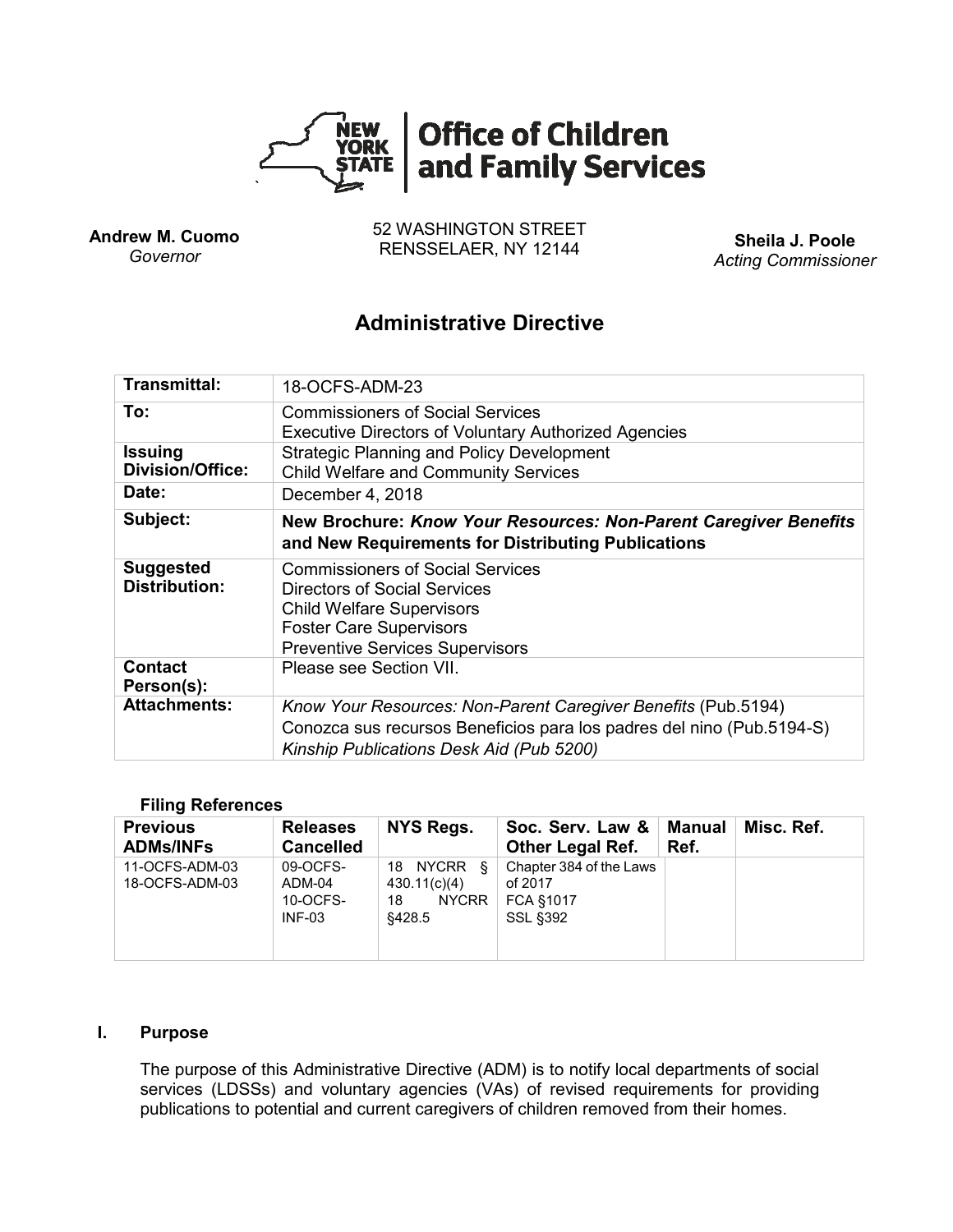This ADM also introduces a new brochure that provides information to non-parent caregivers (NPCs) who are caring for children outside of the foster care system about benefits for which they may be eligible.

## **II. Background**

Within 30 days after removal of a child from the custody of the child's parent or parents, or earlier where directed by the court, LDSSs must exercise due diligence in identifying the child's relatives in accordance with NYCRR  $\S$  430.11(c)(4). The LDSSs must provide the child's relatives with notification that the child has been or is being removed from the child's parent or parents, that explains the options under which the relatives may provide care for the child, including both foster care and non-foster care options.<sup>1</sup> In abuse or neglect proceedings under Article 10 of the Family Court Act (FCA), when the court determines that a child must be removed from his or her home, or placed pursuant to FCA § 1055, the LDSS must conduct an investigation to locate any non-respondent parent and any relatives of the child, including all of the child's grandparents, all relatives or suitable persons identified by any respondent parent or any non-respondent parent. The LDDS must inform such individuals, in writing, of the pendency of the proceeding and of the opportunity to care for the child under various placement options.<sup>2</sup>

To meet these statutory and regulatory requirements, OCFS has released several publications for LDSSs to use to supplement their conversations with potential caregivers. It can be difficult for caregivers to process critical information about caregiving options at the time of initial contact, which is often a time of crisis. Written documents enable caregivers to refer to information that was discussed at a later point, thereby helping them to make the decision that best meets the needs of the child and his/her family. The publications released to date include:

- *Having a Voice & a Choice: New York State Handbook for Relatives Raising Children* (Pub. 5080)
- *Know Your Options: Kin Caring for Children* (Pub. 5175)
- *Make an Informed Choice: Kin Caring for Children* (Pub. 5120)
- *Know Your Permanency Options: The Kinship Guardianship Assistance Program* (KinGAP) (Pub. 5108)

Additionally, section 392 of the Social Services Law requires LDSSs to make available on their district websites, or by other means, information for relatives caring for children outside of the foster care system. Information is required on the following topics:

- Temporary assistance non-parent caregiver cases
- Resources and supports for relative caregivers

In 2012, the New York State Office of Temporary and Disability Assistance (OTDA) issued an ADM titled *Requirement to Make Information Available to Non-Parent Caregivers Relating to Available Services and Assistance Programs* [\(12-ADM-01\)](http://otda.ny.gov/policy/directives/2012/ADM/12-ADM-01.pdf) to assist LDSSs in meeting the requirements of the law. That ADM includes an attached document describing benefits and services for which NPCs may be eligible, and requires LDSSs to make the document available to relative and non-relative NPCs.

 $\overline{a}$ 

 $1$  18 NYCRR §430.11(c)(4).

<sup>2</sup> FCA §1017.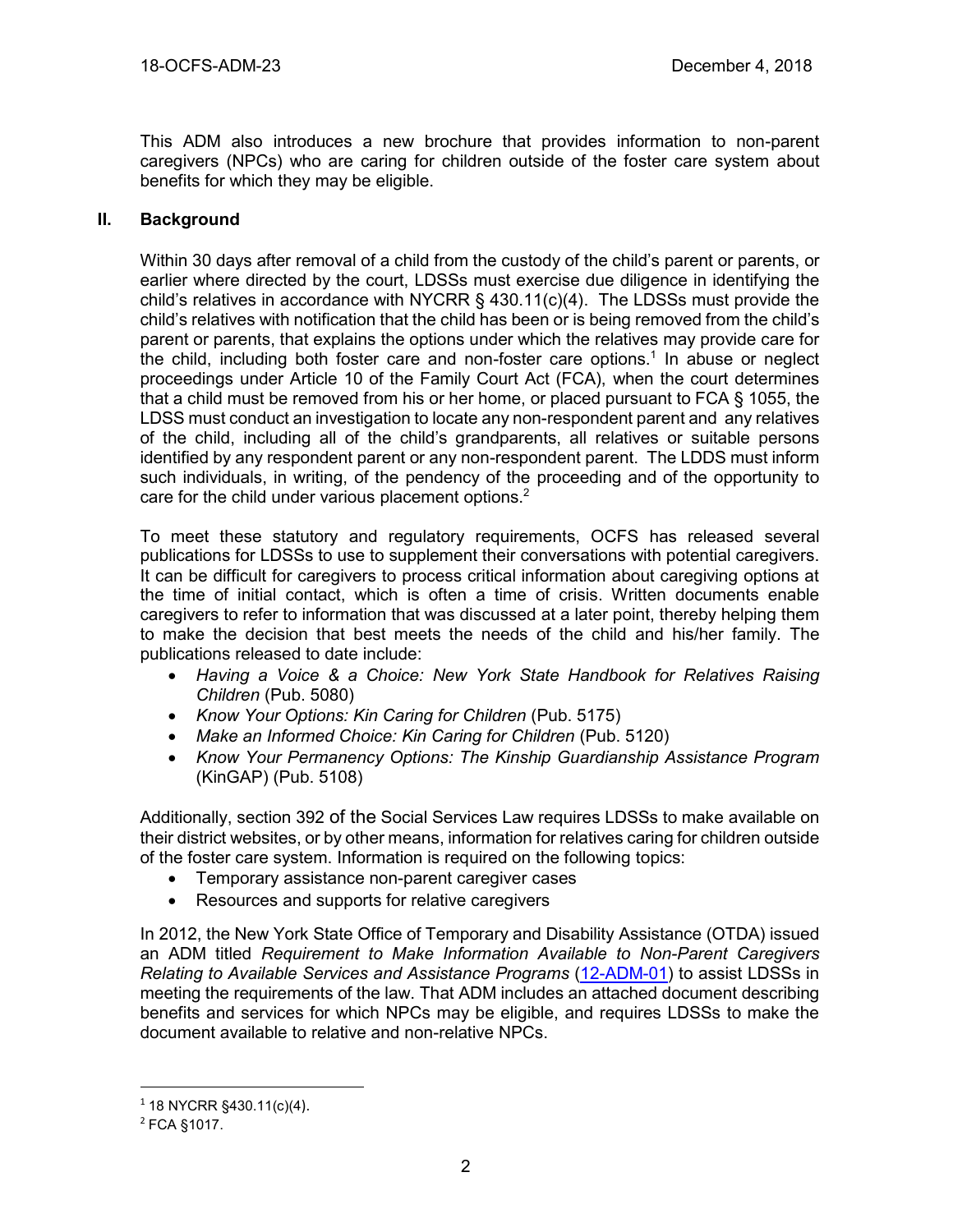As a supplementary resource, OTDA and OCFS have published a new brochure titled *Know Your Resources: Non-Parent Caregiver Benefits* (Pub. 5194) to provide additional clarity on the types of services that may be available to relative and non-relative NPCs who are caring for children outside of the foster care system. This brochure is not required by, and does not fulfill, the mandate set forth in 12-ADM-01; however, it should be used to enhance the information that the LDSS is required to provide.

## **III. Program Implications**

The removal of a child from his or her home is a traumatic event. Relatives and other adults who are notified of a child's removal must make quick decisions in a time of crisis. They must decide whether to become a caregiver, how to take custody, and what their choice means in terms of their decision-making authority, access to financial support, relationship with the LDSS, and available long-term permanency outcomes. Potential caregivers may feel pressured to decide quickly, may not fully understand the implications of their decisions, and may not be sure what questions to ask. It is for these reasons that the caseworker should review the materials with the potential caregivers, while affording them the time to ask questions and seek guidance. Supporting caregivers in making an informed decision is not an event but rather a process that may require more than one visit with the caregiver.

OCFS seeks to optimize the information provided to persons notified of a child's removal to help them make the best decision. As part of this effort, OCFS recently reviewed the mandates and recommendations for distributing publications to potential caregivers. Based on feedback received from LDSSs, VAs, and stakeholders, OCFS is revising these requirements to better meet the needs of caregivers and those considering becoming caregivers. The attached "*Kinship Publications Desk Aid"* is intended to help caseworkers quickly reference which publications are required and which are recommended at each point in the life of a case.

#### New Brochure: *[Know Your Resources: Non-Parent Caregiver Benefits](https://ocfs.ny.gov/main/publications/Pub5194.pdf)* (Pub. 5194)

After reviewing their options, both in writing and orally with the caseworker, some caregivers will decide to provide care outside of the foster care system. Such non-parent caregivers (NPCs) are not entitled to the same services and financial supports as foster parents. However, they may look to obtain other benefits and services to support the care of the child in their home. Providing information on available resources and supports promotes the well-being of both the NPC and the child, and may ultimately prevent the need for placement into foster care. In recognition of this fact, OCFS and OTDA, in a joint effort, have published a new brochure entitled *Know Your Resources: Non-Parent Caregiver Benefits* (Pub. 5194). The brochure includes information on the following:

- Temporary Assistance Non-Parent Caregiver Cases
- Child Care Assistance
- Child and Adult Care Food Program
- **Medicaid**
- Supplemental Nutrition Assistance Program
- School Breakfast and Lunch Programs
- Women, Infants and Children
- Home Energy Assistance Program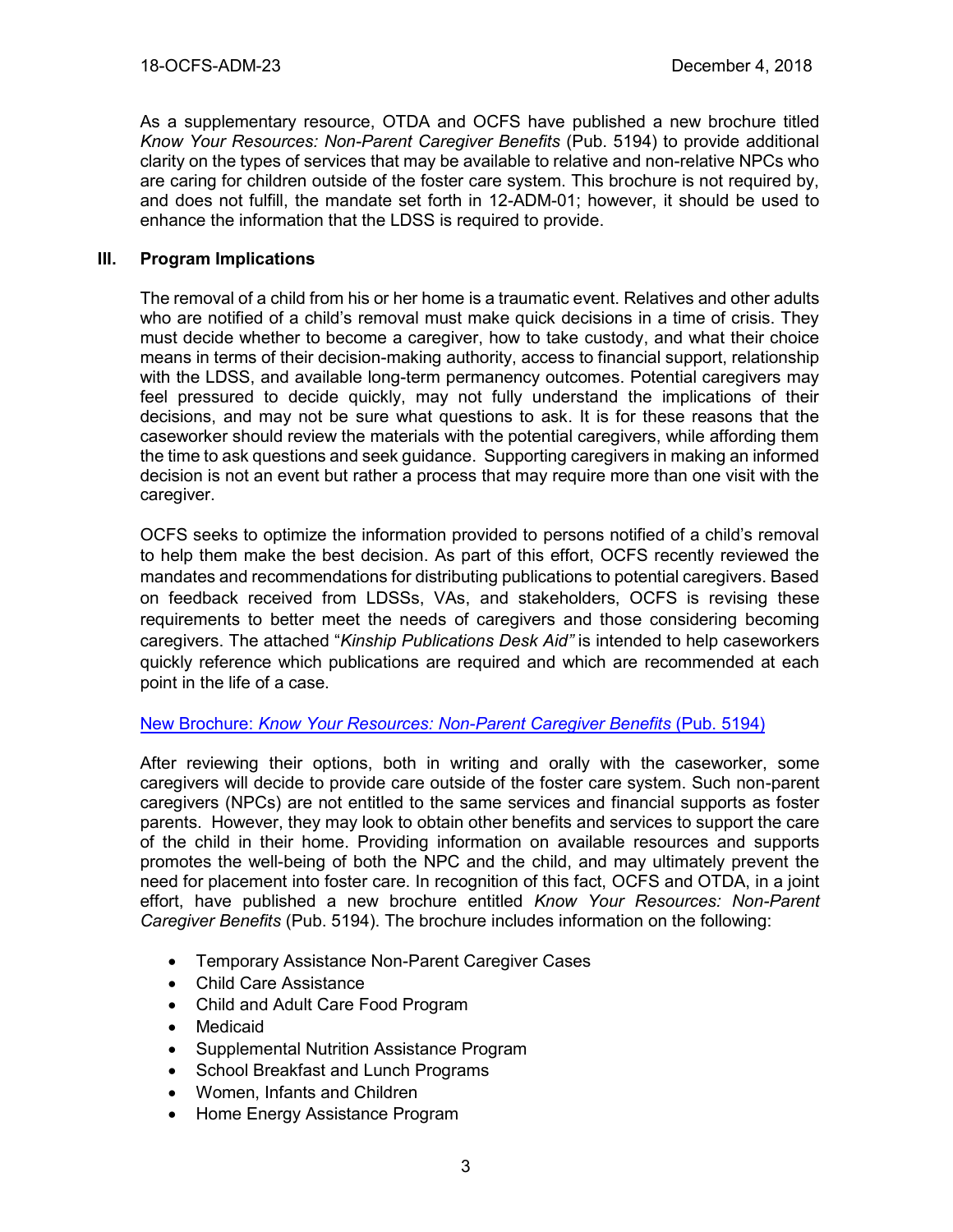• How to Apply for Benefits

The English and Spanish versions of this brochure are posted on the OCFS website at:

<https://ocfs.ny.gov/main/publications/Pub5194.pdf> <https://ocfs.ny.gov/main/publications/Pub5194-S.pdf>

## **IV. Required Action**

This ADM streamlines requirements for providing publications to persons who are, or may soon be, caring for children removed from their homes. LDSSs and VAs must coordinate responsibilities for providing publications while also avoiding duplication of efforts.

#### Publications must be provided as follows:

## **At the time an identified person is notified of a child's removal**

- *Know Your Options: Kin Caring for Children* (Pub. 5175)
- *Make an Informed Choice: Kin Caring for Children* (Pub. 5120)

#### **At the time a caregiver chooses to become a foster parent and when a child's foster care placement changes**

• *Know Your Permanency Options: The Kinship Guardianship Assistance Program* (Pub. 5108)

Publications are strongly encouraged but not required to be provided as follows:

**At the time a caregiver chooses to provide care outside of the foster care system and, at any time that it becomes known that a person is a non-parent caregiver**

• *Know Your Resources: Non-Parent Caregiver Benefits* (Pub. 5194)

#### **At the time an identified person is notified of a child's removal and at any time it may be helpful**

• *Having a Voice & a Choice: New York State Handbook for Relatives Raising Children* (Pub. 5080)

#### **V. Other Information**

This section contains a more detailed description of the publications listed above.

#### **Mandated Publications:**

#### *Know Your Options: Kin Caring for Children* (Pub. 5175)

Pub. 5175 is a 4-fold brochure that briefly outlines options for providing care (informal, direct custody, and foster care) as well as potential permanency options (adoption and the Kinship Guardianship Assistance Program [KinGAP]). The brochure provides potential caregivers an overview of pertinent facts related to each option. **Pub. 5175 must be provided to all persons who are required to be notified of a child's removal and need**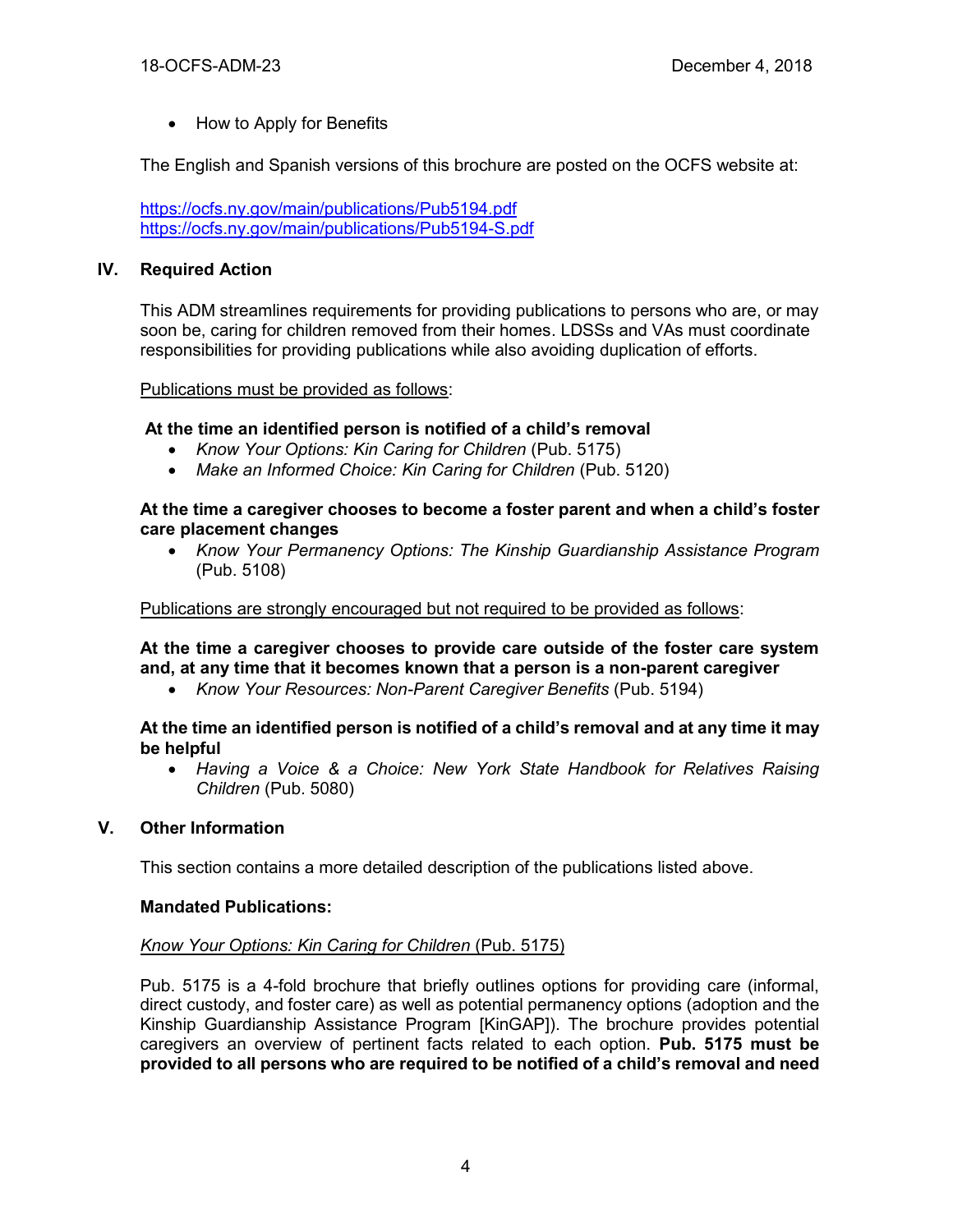**for placement**. Caseworkers must document in progress notes who has been notified and provided the brochure.<sup>3</sup>

The brochure is available in 11 languages and can be found on the OCFS website at [https://ocfs.ny.gov/kinship/resources.asp.](https://ocfs.ny.gov/kinship/resources.asp) These include the English and Spanish versions, which are posted at:

<https://ocfs.ny.gov/main/publications/Pub5175.pdf> <https://ocfs.ny.gov/main/publications/Pub5175-S.pdf>

#### *Make an Informed Choice: Kin Caring for Children* (Pub. 5120)

Pub. 5120 provides more in-depth information on each option for providing care as well as adoption and KinGAP. It describes the legal mechanisms, the type of financial assistance that may be available, LDSS involvement and potential permanency options. It is therefore a useful resource for potential caregivers who desire greater detail, and it **must be given together with Pub. 5175 at the time of notification of a child's removal.** Caseworkers must document in progress notes who has been notified and provided the brochure.<sup>4</sup>

Pub. 5120 was originally published in 2010 as *Know Your Options: Relatives Caring for Children*. It has been recently revised to address not only relatives, but also unrelated persons with significant relationships to the child. Other revisions included statutory updates and an easier-to-read format. It was originally released with INF titled *New Brochure: "Know Your Options: Relatives Caring for Children*" (10-OCFS-INF-03), which is now cancelled.

English and Spanish versions are posted on the OCFS website at:

<https://ocfs.ny.gov/main/publications/Pub5120.pdf> <https://ocfs.ny.gov/main/publications/Pub5120-S.pdf>

#### *Know Your Permanency Options: The Kinship Guardianship Assistance Program* (Pub. 5108)

Pub. 5108 provides in-depth information about KinGAP, including eligibility, the application process, available benefits as well as the rights and responsibilities of guardianship. The publication has been recently updated to include changes under KinGAP Expansion. 5

OCFS recognizes that too much information may be overwhelming for a potential caregiver, particularly at initial notification. Therefore, the requirement that Pub. 5108 be provided at the time of notification of a child's removal<sup>6</sup> is modified so that Pub. 5108 must be provided when

• the relative, or unrelated person with a positive relationship to the child, chooses to become a foster parent;

 $\overline{a}$ <sup>3</sup> 18 NYCRR §428.5(c)(10)(viii) and 18 NYCRR §430.11(c)(4).

<sup>4</sup> Ibid.

<sup>5</sup> Chapter 384 of the Laws of 2017 expanded KinGAP and is referred to as "KinGAP Expansion."

<sup>6</sup> 11-OCFS-ADM-03, *Kinship Guardianship Assistance Program (KinGAP),* and 18-OCFS-ADM- 03, *Expansion of the Kinship Guardianship Assistance Program (KinGAP)*.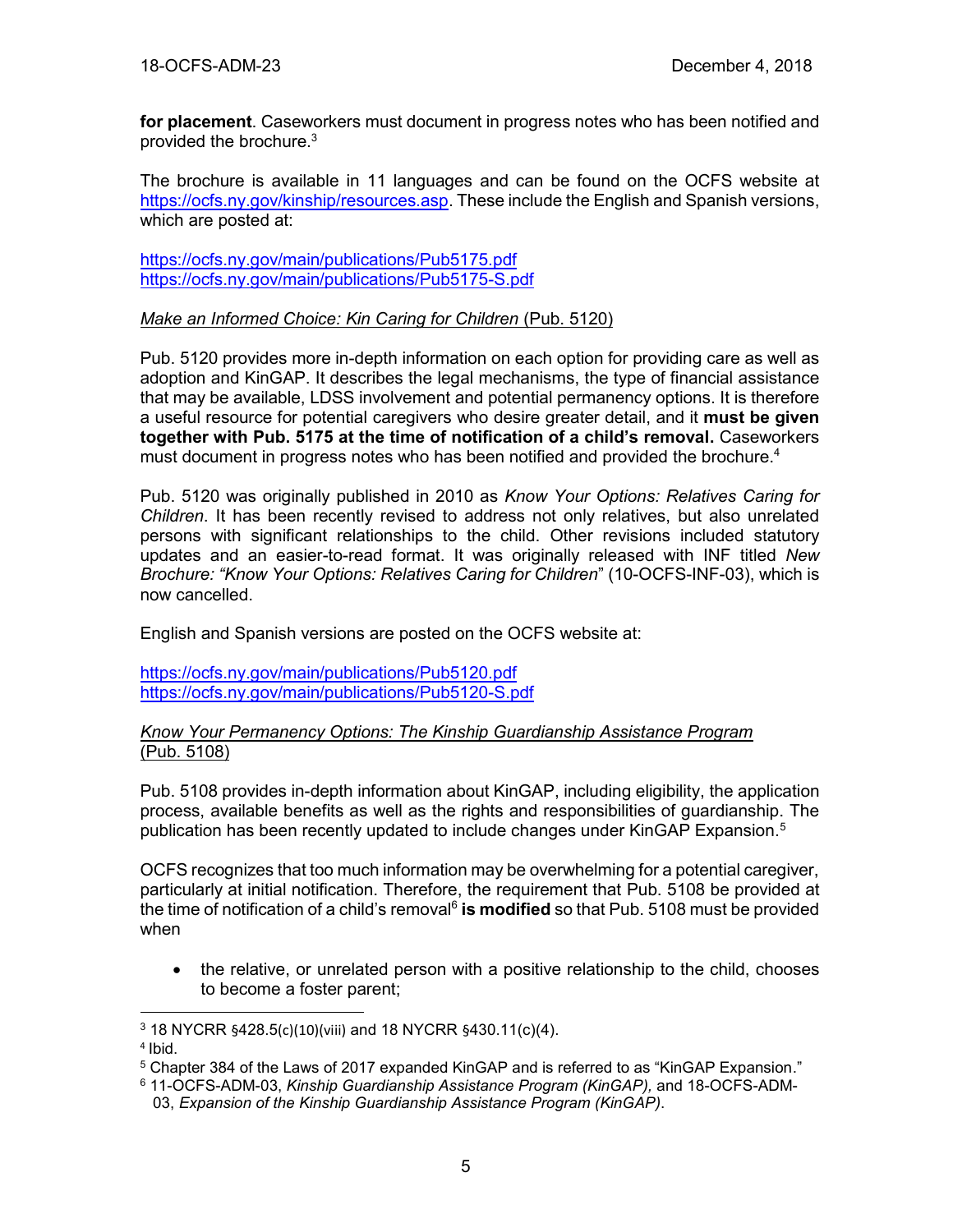- a relative comes forward and expresses interest to be a foster parent after the child is in foster care pursuant to §1028 of the FCA; or
- a child's placement is changed to a relative or person with whom the child has a positive relationship, $<sup>7</sup>$  after initial placement.</sup>

English and Spanish versions are posted on the OCFS website at:

<https://ocfs.ny.gov/main/publications/pub5108.pdf> <https://ocfs.ny.gov/main/publications/Pub5108-S.pdf>

## **Optional Publications (additional resources):**

#### *Having a Voice & a Choice: New York State Handbook for Relatives Raising Children* (Pub. 5080)

It is **no longer required** for Pub.5080 to be given to relatives notified of a child's removal. Such requirement was set forth by the policy directive, *Handbook for Relatives Raising Children* (09-OCFS-ADM-04). That policy directive, and the requirement contained within, is now cancelled. The handbook, while no longer required, will remain an informational resource for potential and current caregivers.

English and Spanish versions are posted at the OCFS website at:

<https://ocfs.ny.gov/main/publications/Pub5080.pdf> <https://ocfs.ny.gov/main/publications/Pub5080-S.pdf>

#### *Know Your Resources: Non-Parent Caregiver Benefits* (Pub. 5194)

LDSSs and VAs should utilize the attached brochure as an additional tool to assist NPCs in understanding what resources may be available should they decide to provide care outside of the foster care system. The brochure should be given at any point of contact in which the LDSS or VA becomes aware that a person is, or is likely to become, an NPC. Such points of contact include, but are not limited to the following:

- During the initial discussion with an individual who is considering taking custody of a child
- When an NPC initially takes custody of the child outside of the foster care system
- During the provision of preventive services
- During the provision of early intervention or other services for a child in the care of an NPC

English and Spanish versions are posted on the OCFS website at:

<https://ocfs.ny.gov/main/publications/Pub5194.pdf> <https://ocfs.ny.gov/main/publications/Pub5194-S.pdf>

 $\overline{a}$ 

LDSSs may also make NPCs aware of the information in the brochure by posting the information on the LDSS's website and/or posting the information in LDSSs' waiting areas.

 $7$  Foster parents who had a prior positive relationship with the child may be eligible for KinGAP.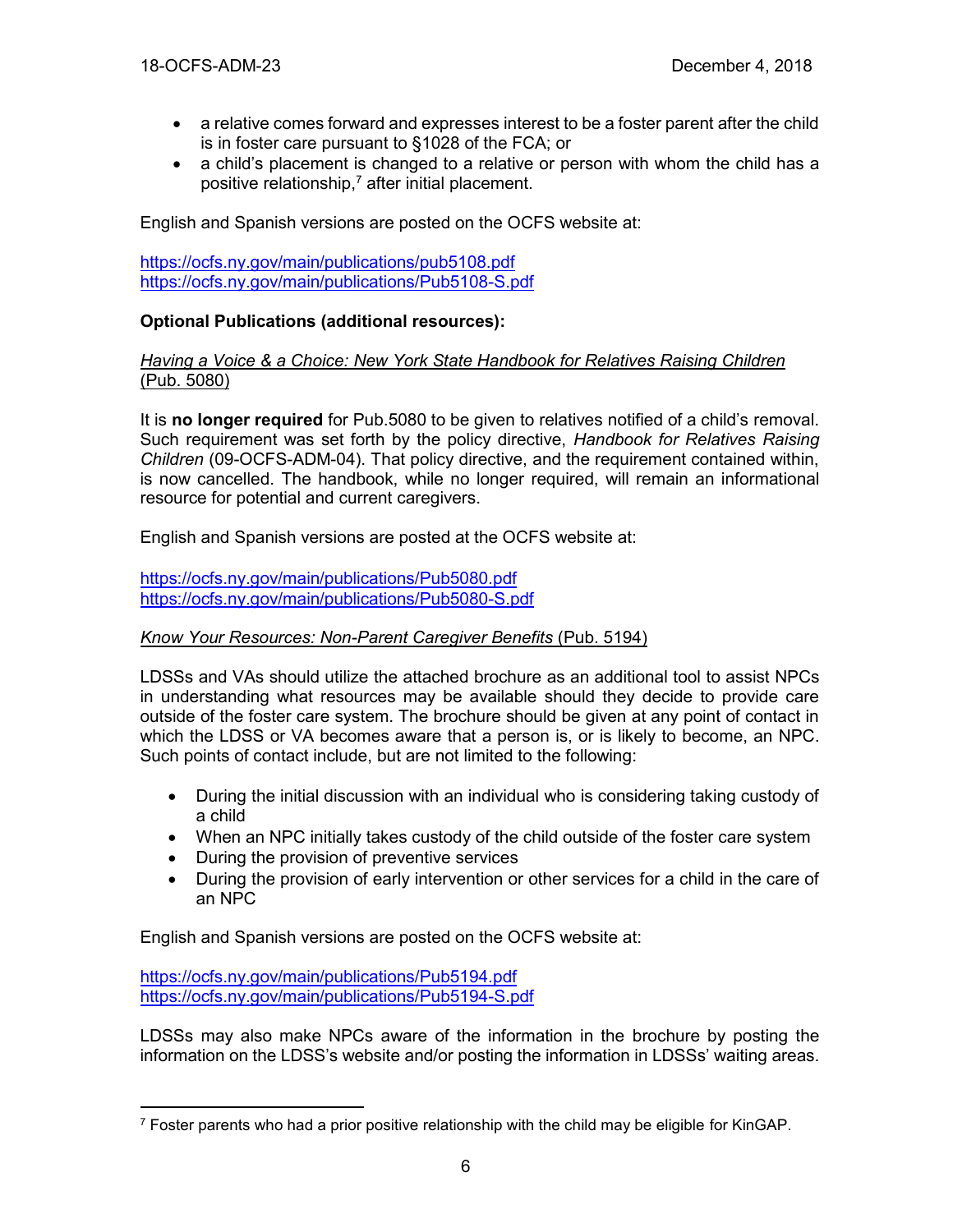LDSSs and VAs should also inform NPCs of the statewide common application [\(LDSS-](https://otda.ny.gov/programs/applications/2921.pdf)2921, *[New York State Application for Certain Benefits and Services](https://otda.ny.gov/programs/applications/2921.pdf)*) as a means for applying for programs and services, and provide any assistance necessary to complete it.

**All publications noted in this administrative directive are available as resources, and LDSSs and VAs are encouraged to use them when they may be helpful.**

## **VI. Systems Implications**

None.

## **VII. Contacts**

Any questions concerning this release should be directed to the appropriate regional office, Division of Child Welfare and Community Services:

Buffalo Regional Office – Amanda Darling (716) 847-3145 [Amanda.Darling@ocfs.ny.gov](mailto:Amanda.Darling@ocfs.ny.gov) Rochester Regional Office – Karen Lewter (585) 238-8201 [Karen.Lewter@ocfs.ny.gov](mailto:Karen.Lewter@ocfs.ny.gov) Syracuse Regional Office – Sara Simon (315) 423-1200 [Sara.Simon@ocfs.ny.gov](mailto:Sara.Simon@ocfs.ny.gov) Albany Regional Office – John Lockwood (518) 486-7078 [John.Lockwood@ocfs.ny.gov](mailto:John.Lockwood@ocfs.ny.gov) Spring Valley Regional Office –Thalia Wright (845) 708-2498 [Thalia.Wright@ocfs.ny.gov](file:///C:/Users/IT0420/AppData/Local/Microsoft/Windows/Temporary%20Internet%20Files/Content.IE5/MSXWIQ2G/Thalia.Wright@ocfs.ny.gov) New York City Regional Office – Ronni Fuchs (212) 383-4873 [Ronni.Fuchs@ocfs.ny.gov](mailto:Ronni.Fuchs@ocfs.ny.gov) Native American Services – Heather LaForme (716) 847-3123 [Heather.LaForme@ocfs.ny.gov](mailto:Heather.LaForme@ocfs.ny.gov)

#### **VIII. Effective Date**

This policy directive is effective immediately.